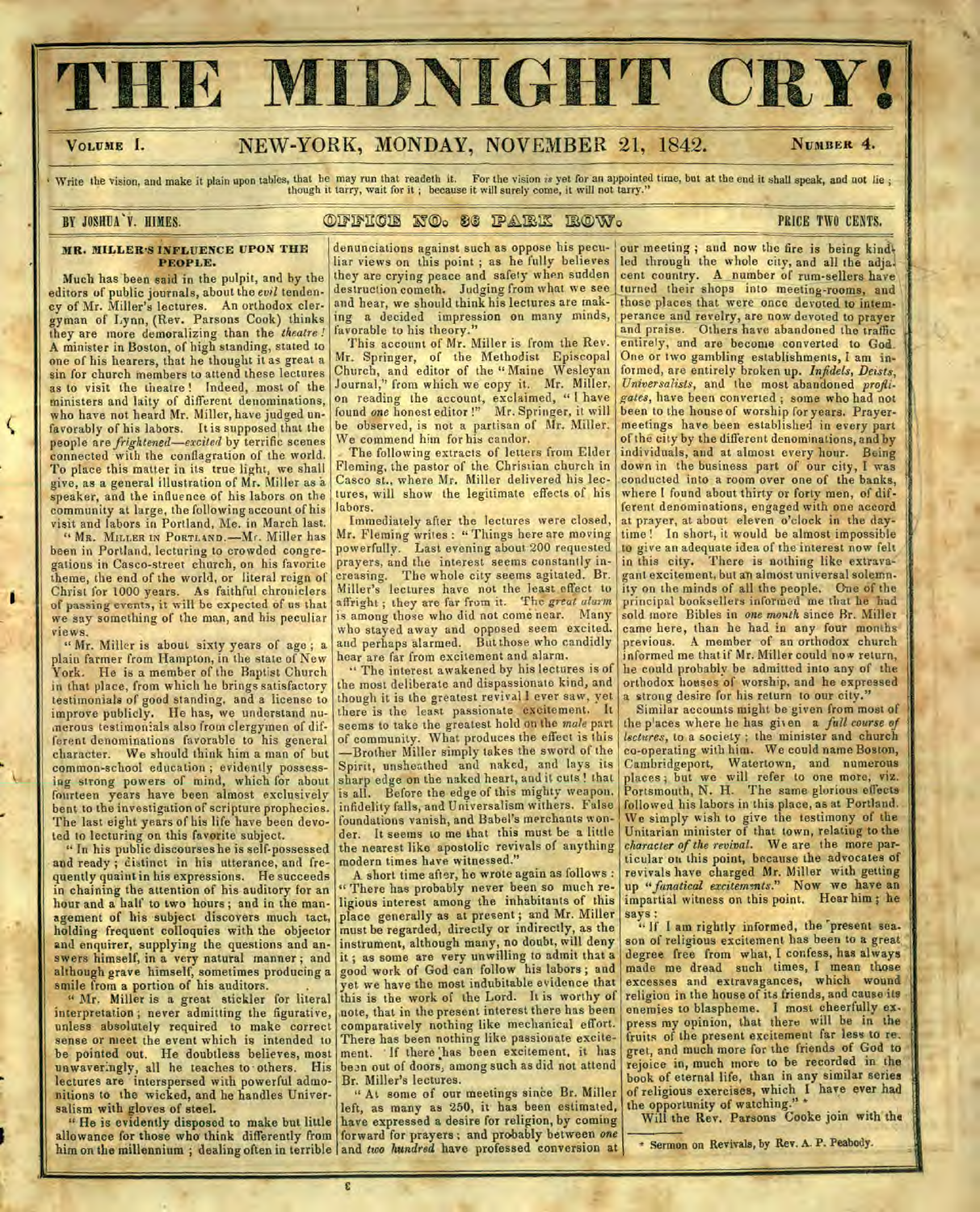**Editor of the " Trumpet" in ridiculing such revivals as these ? Will he now pronounce these lectures " more demoralizing than the theatre ?"**  *These* **are the legitimate fruits of Mr. Miller's labors. Let his accusers beware, lest they be found fighting** against God.t

t The "above testimony to the salutary influence of Mr. Miller's labors must suffice. If it were necessary, we could add a volume of similar testimony from ministers of almost all denominations.

## **VAL NIDNIGHT GRY.**

MONDAY, NOVEMBER **21,** 1842.

#### TIMELY HINTS.

" And they shall be led away captive into all nations ; and Jerusalem shall be trodden down of the Gentiles, until the times of the Gentiles be fulfilled.\* Then there shall be upon the Earth distress of Nations with perplexity : and then shall they see the Son of Man coming in a cloud, with power and great glory. Watch ye, therefore, and pray always that ye may be accounted worthy to es cape all these things that shall come to pass, and to stand before the Son of Man." —Luke 21.

READER, DO YOU SEE ANY ROOM FOR A TEMPORAL MILLENNIUM! OR FOR THE GATH-ERING OF THE JEWS? IF NOT, MAY NOT CHRIST **COME TO-DAY!** 

**\* The word fulness in Rom. xi. chap. 12th and 25th verses, means the fulfilment of an appointed period.** 

#### Lectures, **Afternoon and Evening.**

Brother Litch lectures every afternoon, at 3 o'clock, and every evening at 7 o'clock, at the corner of Catharine and Madison streets.

**BROTHER MILLER left this city in good health last** Saturday morning for New Haven, where a large Methodist church is opened for lectures . The same day a rumor appeared in the Newark Daily Advertiser that he was dead ! Perhaps it originated from some one uttering a wish that he was dead.

#### **A Few Questions.**

Why is it that those who do not believe the doctrine we teach, are so deeply affected by it ?

Why is it, if they feel no interest or concern on the subject, that they *concern* themselves so much!

Why is it, if our arguments and premises are as vulnerable and fragile as they would seem to affect, that they do not, by the Bible, and by fair arguments, meet and refute us ?

Why is it, if we are "dupes," "fanatics," "idiots," &c., that our opponents exhibit so much anger and bitterness, without coming to us with either commisseration or argument 1

Who can give us a solution ?

#### **PERILOUS TIMES.**

"Men's hearts failing them for fear."

Last Saturday's Sun sums up the latest news from England thus :

In mercantile matters there was but little prospect o a speedy improvement. The feeling of DESPONDEN-CY which has so long existed among the commercial lasses, continues rather to INCREASE than diminish. The revulsion in the corn trade, by overwhelming so many houses at home and abroad, had spread difficulty and ALARM on every side.

The following is an item of the Eastern news :

At Constantinople, a courier had arrived from Bagdad with private accounts, which assert that a British force, commanded by Gen. Pollock, had reached Cabul and in-vested it. They add that Gen. Pollock had offered con• ditions to the inhabitants, which, if they rejected, he was determined to carry the town by storm.

BOOKS, PAMPHLETS, AND CHARTS.

It will be seen that we have a good supply at 36 Park Row, (up stairs.) Call and buy—read and circulate.

THE NEW JERSEY EAGLE, a paper published at New- not in the days of their prophecy." Rain is the emblem ark, N. J., says that, " So far as it has been able to hear the great " *Miller meeting"* lately held there, has not resulted in the conversion of *one* individual person to **Mr. Miller's** views."

Really that "Eagle" must have had its wings plucked, its eyes amazingly dimned, or falsified knowingly, How a man can live in that city, and walk across the street once a day. and be ignorant of the fact that *multitudes*  confess themselves constrained to believe, we cannot divine !!!

#### **MR. MILLER'S LECTURE ON FRIDAY AFTERNOON.**

Mr. Miller's last lecture in this city was on Friday P. M. His text was Rev. xi. 3, *"And I will give power to* **my** *two witnesses, and they shall prophesy a thousand two hundred and threescore days, clothed in sackcloth."* 

He took up his subject under rovn heads :

I. The **OBJECT** *and* **CHARACTER** *Of a witness..* 

The **OBJECT.** It is to tell the truth on the subject on which he testifies-" The truth, the whole truth, and nothing hut the truth." A witness must testify only to what he *knows.* 

**HIS CHARACTER** for truth and veracity must he good unimpeachable. It may be a living oral witness personally present—or it may be a written document, which under some circumstances, as the last will and testament of a person, &c., is of equal or greater weight than a living oral witness.

" My two witnesses." Christ is the speaker, and claims 11. Whose witnesses are they, spoken of in the text? the witnesses for his.

**HI.** *What arc the witnesses ?* Some say the church. But the church is a *multitude* in her individual capacity *one,* in her united character. She does not know the whole truth on each point relative to Christ. Nor do a succession of Christian ministers. Beside, Christ declares, John 5 : 34, " I receive not testimony from man."

The Old and New Testament are *two.* They are claimed by Christ as his witnesses. Matt. 24 : 14. *''This gospel* of the kingdom must be preached in all the world for a *witness* unto all nations." *The Old Testament,*  John, 5: 37-39. " The Father himself hath borne witness of me—ye have neither heard his voice at any time, nor seen his shape"—so the witness is not oral. "Search the Scriptures"—" they are they that testify of me." These two witnesses do testify the truth, the whole truth, and nothing but the truth respecting Christ. They testify all that can be *known* of him until he comes again.

IV. *The hisiory of these witnesses.* 1. They prophesy. They foretell all that is known, or ever can be known of Christ. They foretold his first advent, his sufferings and death, together with the time of his death. They foretell his second advent, his glory, and the time of that glory. They prophesy the leading events in the world's history. They prophesy through the whole gospel dispensation ; but they prophesy 1260 days, or years of that time *,' clothed in sackcloth."* 

*Sackcloth* is the emblem of obscurity. Rev. vi. 12. " The sun became black as sackcloth of hair"-denoting partial obscuration, but not entire darkness. These witnesses were darkened by the usurpations of Popery. In 533, in his crusade against the Arian heresy, Justinian, the Greek emperor, conferred supreme power in the church on the Pope of Rome, and constituted him the first of all bishops—head of all the churches—the true and effective corrector of heretics, &c. In 538, Justinian conquered the Ostrogothic kingdom of Rome, an Arian kingdom, and subjected the whole church to the church of Rome and set up the papal hierarchy. The scriptures were soon suppressed—the Greek and Latin languages ceased to be spoken as living languages, and the people were unable to read them. They prophesied still, but their light did not shine because they were in a language the people did not understand. The Catholic church have prohibited the reading of the Scriptures by the people without the permission of the priests.

3. " These have the power to shut heaven that it rain

of Grace, or the outpouring of the Spirit. During the dark ages of papal rule, there were but few conversions ; until the reformation under Luther and his associates when the Bible *began* again to be translated into the languages of Europe and was read by the people. Then revivals began. The suppression of the Scriptures restrained or hindered the work of Go I.

4. " These have power over waters to turn them to blood ; and to smite the earth with all plagues as oft as they will." All the plagues which have ever come on the earth or ever will, whether on nations or individuals, an: in accordance with the principles laid down in the Bible. They have the power to pronounce these judgments.

5. " If any man will hurt them, fire proceedeth out of their mouth and hurneth up their enemies. If any man hurt them he must in this manner be kiiled.'' The word of God pronounces its own sentence on all who injure it, and just what they pronounce will be fulfilled. testify unto every man that heareth the words of the prophesy of this book. If *any* man shall add unto these things, God shall add unto him the plagues that are written in the book. And if any man shall take away front the words of the hook of this prophesy, God shall take away his part out of the book of life, and out of the holy city, and from the things which are written in this book." Rev. **22: 18, 19.** 

**6. "** When they have finished their testimony, (or as Mr. Faber renders it, when they are about to finish their testimony,) the beast which ascendeth out of the bottomless pit shall make war on them, and kill them."

A *"beast,"* in the symbolical language of Revelation, signifies a government. " The beast from the bottomless pit," is a government that has no foundation to build upon, but rises up without religion and illegitimately. Such was the Revolutionary government of France, at the close of the last century. It was founded in Atheism and the rejection of religion in every form—and from a nonentity became the terror of the world. That government made war on the Bible, and swore to exterminate it—declared it to be a lie, Jesus Christ an impostor, death an eternal sleep, and, finally, that there is no God. They closed the churches of France, and executed the clergy. They abolished the Sabbath, and every other institution founded on the Bible. The worship of God in all forms and kinds was discarded and prohibited. It was thus, this government made war on the witnesses and killed them. They gathered Bibles in heaps, and burned them. They tied a copy of the Bible to the tail of an ass, and dragged it through the streets of Lyons, while the populace followed with shouts and acclamations. The abrogation of religion took place September 1793 ; and in 1797, in the month of March, lafter just three and a half years] the law was passed revoking the decrees against religion, and granting toleration to all Christians.

7. Thus, during the three days and a half, their dead bodies were not permitted to be put in graves, although they lay dead in the streets of the great *Roman* city, which spiritually, or by the Spirit, is called Sodom and Egypt, from its gross licentiousness, and oppression of the people of God—the crying sins of Sodom ; " where, also, our Lord was crucified," in the person of his members and disciples. From thirty thousand to fifty thousand Heugunots were slain in France in one night, on St. Bartholomew's eve, 1572.

" They of the nations shall see their dead bodies three days and a half, and shall not suffer their dead bodies **to** be put in graves."

Although condemned and denounced in France, yet in other nations the Bible still lived in the sight of the people. The boast of the infidels to ex terminate the Bible, was brought to nought.

8. " After three days and a half, the spirit of life from God entered into them, and they stood upon their feet and great fear fell upon them which saw them."

The resurrection of the witnesses and their exaltation to heaven, is the revocation of the laws against religious worship and the Bible, 1797, three and a half years from the prohibition in 1793. Great fear fell on the infidel world when they saw the triumph of the Bible, and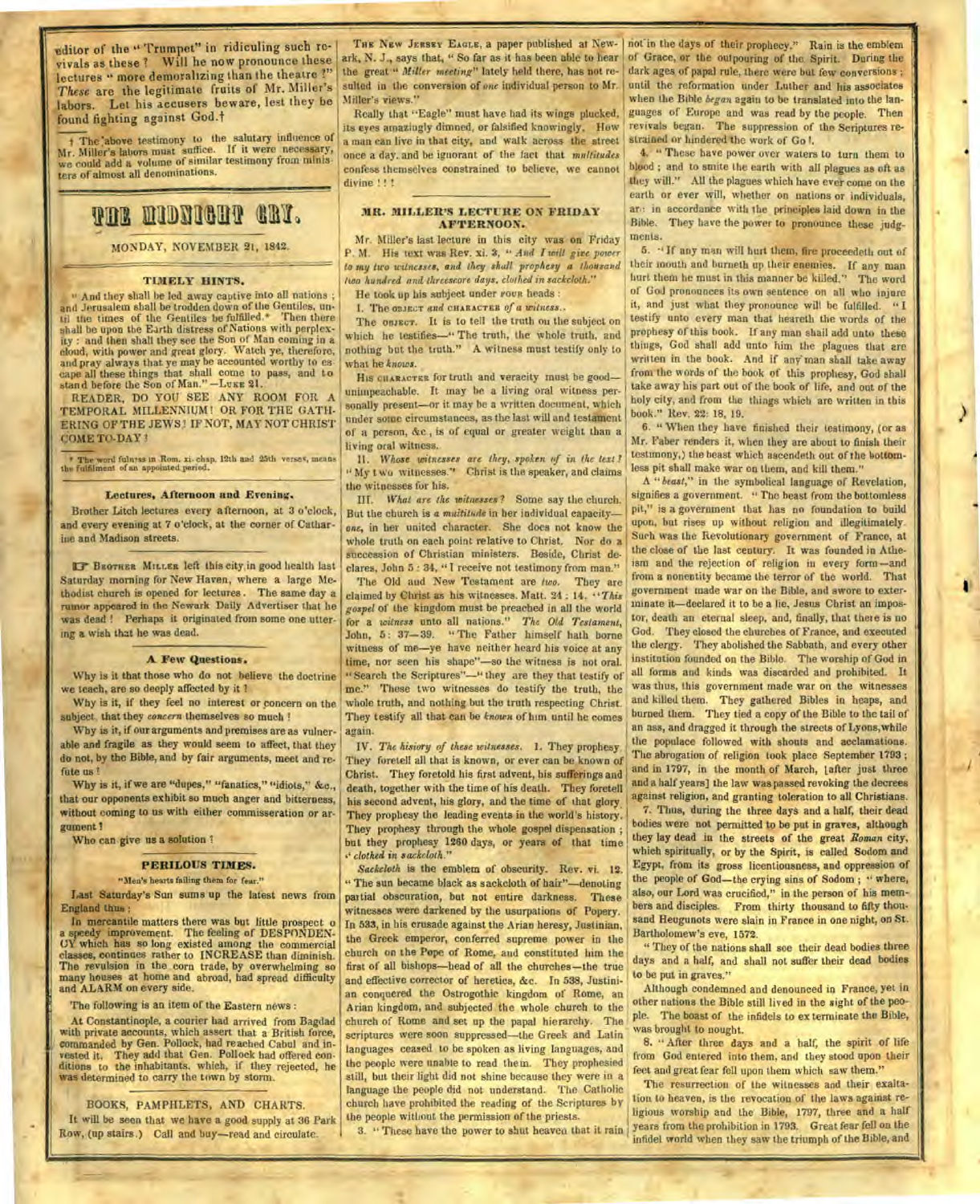its spread over the earth. The great voice from heaven saying to them, " come up hither," is the universal demand of the moral world for the Bible. So that since 1798, it has been translated either in whole or in part, into more than 150 different languages, and spread in nearly all nations.

9. " The same hour there was a great earthquake, and a tenth part of the city fell."

*Earthquake,* when used symbolically, signifies a revolution of a kingdom. The *hour* signifies period, the same period. The city, the Roman Empire.

Thus Rev. 17 : 18. " That great city which reigneth over the kings of the earth," or the Roman Empire. " Tenth part of the city *fell,"* ceased its allegiance to the Roman power, and threw off the yoke of popery, and finally took away the papal dominion in Rome itself.

10 " Were slain of men," or as in margin, " *names* of 'men seven thousand." To slay the names of men, is to abolish their titles and dignities. This was done in the French Revolution, when all names. titles and dignities of the clergy and nobility were abolished, and only the simple title of citizen was allowed to any man. The number seven, signifying the *perfect* nulling of all titles.

11. " The second woe is past-the third woe cometh quickly."

This event is now past ; the 6th trumpet, which is the second woe, ceased to sound, as I have shown you, on the 11th of Aug. 1840.

The third woe, or the 7th trumpet cometh *quickly.* It can be but just before us. The 7th is the last trump, at which, according to Paul, 1 Cor. 15, the dead are to be raised.

The 7th angel sounded, and there were great voices in heaven saying, the *kingdoms* of this world are become the *kingdoms* of our Lord and his Christ, and he shall *reign forever and ever.* There is no millennium until this trumpet sounds. Then instead of the temporal spiritual reign of Christ. it is the time of God's wrath, and of the dead that they should be judged, and that he should give reward unto his servants the prophets, the saints, and them that fear his name, small and great, and destroy them that destroy the earth. It is a woe on the world, and its destruction, not its conversion. A woe is not the universal conversion of the world to Christ. Are you prepared for such a scene I Can you lift up your head and rejoice ! Or do you tremble for your fate in that day !

ı

#### **JOHN C. COLT**

Relieved the sheriff of his unwelcome task, and accumulated murder on his own soul by killing himself, about four o'clock on the afternoon of Friday last. The cupola of the prison was on fire at the same time. Probably no event affecting one person ever caused such intense excitement in this city. The " Sun," of this morning, says:

"The fever of excitement into which our city was lashed on Friday, by the occurrences connected with the death of John C. Colt, has subsided but little, and continues to rage to a greater or less degree in all circles. A thousand reports and conjectures are bruited ab out, and gossip, humbug, and twattle, are running riot all over the city. The women, especially, can talk of nothing else, think of nothing else, and dream of nothing else. A perfect Colt mania appears to pervade the whole sex, and unfit them for the sober realities which surround themselves and their own concerns."

Reader, the word of God teaches us to expect a tragedy in which all mankind will be involved, except those who are Christ's, at his coming. Are you of that happy number ? If so, lose no time in warning all your friends and neighbors to be ready.

THE MILLENNIUM,-Dr. Brownlee, in a sermon preached in Philadelphia lately, gave it as his opinion that this event would not take place for one hundred and seventy-five years.-*Methodist Protestant.* 

Bro. Reese undoubtedly feels justified in giving Dr. Brownlee's opinion, so we suppose we can record as its opposite the opinion of a man quite equal to the celebrated D. D. We do

this because the opinion is no "good tidings." Did we think it so long, our " hearts would be troubled." We hope in a " little while" our Lord will come " and will not tarry."

The opinion of a learned man between *17*  and 1800 years ago, which we set in opposition to Dr. Brownlee's opinion, is as follows :-That day shall not come, *except* there come a falling away first, and that man of sin he revealed, the son of perdition ; &c. (See 2d Thess 2: 3, 4.) We never have heard any one who is acquainted with the Bible and the history of the Romish Church, pretend to doubt the fulfilment of this prediction of St. Paul.

That power has been *wasting* for many years, and is to be *destroyed* by *the brightness of the Lord's coming.* (2d Thess. 2; 8.) That day shall not come except there come one hundred *and seventy-five years* first, and then all the world will be converted. How does that tally with Paul's opinion ? N. Y. *Luminary*.

#### **HOW LONG, 0 LORD.**

How long, 0 Lord our Savior, Wilt thou remain away ! Our hearts are growing weary Of thy so long delay. **0** when shall come the moment When, brighter far than morn, The sunshine of thy glory, Shall on thy people dawn

How long, 0 gracious Master, Wilt thou thy household leave ? So long hast thou now tarried, Few thy return believe. Immersed in sloth and folly, Thy servants, Lord, we see ; And few of us stand ready With joy to welcome thee.

How long, 0 heavenly Bridegroom, How long wilt thou delay 1

And yet how few are grieving

That thou dost absent stay ! The very Bride her portion

And calling bath forgot,

And seeks for ease and glory Where thou, her Lord, art not.

0 wake thy slumbering virgins ;

Send forth the solemn cry,

Let all the saints repeat it,

" The Bridegroom draweth nigh !" May all 'our lamps be burning,

Our loins well girded be, Each longing heart. preparing

With joy thy face to see.

#### **BIBLE DICTIONARY.**

**EXPLANATION OF PROPHETIC FIGURES.** 

Botio. God's designs, knowledge and counsel. Ps. cxxxix. 16. Is. xxxiv. 16. *Reading,* is to make his designs known. To *Seal, is* to shut up, or make sure.

Bow AND ARROWS. Victory over enemies. Isa. xli. 2. Rev. vi. 2.

BRASS, is used for impudence and sin, warlike. Isa. xlvii. 4. Jer. vi. 28. Mic. iv. 13.<br>BRANCH. A descendant, or offsp

A descendant, or offspring. Isa. xi. 1. Jer. xxiii. 5. Dan. xi. 7.

BREAD. Doctrine of life. Amos viii. 11. Matt. iv. 4. BREAST-PLATE. Defence or armor. Isa lix. 17. Rev

ix. 9.

BREASTS. Consolation, word of Cod. Isa. lxvi. 11. BRIDLE. The restraining power of God. Isa. xxx. 28. BRIMSTONE. Curse of God. Isa. xxx. 33. xi. 4.

BURNING WITH FIRE, is to destroy, or change their state completely. Mal. iv. 1-3. 2 Pet. iii. 10, 11. Rev. xx. 9.

BUY, or Buvixo, is used as an act of giving or receiving religious instruction. Isa. Iv. I. Rev. iii. 18. xiii. 17.

CANDLE, is light. Jer. xxv. 10. Matt. v. 15. Luke xi.<br>36 xv. 8.<br>CANDLESTICKS. The means of light; as the kingdom of

Christ, the two witnesses, and seven churches, are called candlesticks. Dan. v. 5. Zech. iv. 2, 11. Rev. ii. 5. xi. 4.

IT There is a meeting of Second Advent believers held every evening in Newark, N. J., at the Academy in Bank street, near Washington, where the meetings will be continued until a more eligible place is fitted up.

#### **CHEAP LIBRARY.**

The following works are printed in the followihg cheap periodical form, with paper covers, so that they can be sent to any part of the country, or to Europe by mail.<br>
1. Miller's Life and Views.—37 1-2 cts.

- 2. Lectures on the Second Coming of Christ.-37 1-2 cts.
- 3. Exposition of the 24th of Matt. and Hosea vi. 1-3. 18 3-4 cts.
- 4. Spaulding's Lectures on the Second Coming of Christ.-37 1-2 cts. 5. Litch's Address to the clergy on the Second Ad-
- vent.-18 3 4 cts. 6. Miller on the true inheritance of the saints, and
- the twelve hundred and sixty days of Daniel and John.-12 1-2 cts.
- Fitch's Letter, on the Advent in 1843 -12 1-2 cts. 8. The present Crisis, by Rev. John Hooper, of England.-10 cts.
- 9 Miller on the cleansing of the sanctuary.--6 **cts.**  10 Letter to every body, by an English author, " Be-
- Miller on the cleansing of the s<br>Letter to every body, by an 1<br>hold I come quickly."-6 cts.<br>Refutation of "Dowling's R 11. Refutation of " Dowling's Reply to Miller," by J.
- Litch.-15 cts.
- 12. The " Midnight Cry." By L. D. Fleming. 12 1-2. 13. Miller's Review of Dimmick's discourse, *"The End Not Y et ."-10* cts.

14. Miller on the Typical Sabbaths and great Jubilee. 10 cts.

- 15. The glory of God in the Earth. By C. Fitch --
- 10 cts.<br> **16. A** Wonderful and Horrible Thing. By Charles Fitch. 6 1-4 cts.<br>
17. Cox's Letters on the Second Coming of Christ.-
- 18 3-4 cts.

18. The Appearing and Kingdom of our Lord Jesus Christ. By J. Sabine. 12 1-2 cts. 19. Prophetic Expositions. By J. Litch. Vol. 1.-31

ets.<br>20. 20. " Vol 11.-37 1-2 cts.

21. The Kingdom of God. By Wm. Miller. - 6 1-4 cts. This I,ibrary will be enlarged from time to time, by the addition of new works.

#### For Sale at 36 Park Row.

#### GT SIGNS OF THE TIMES , GI BY J. Y. HINES.

The Signs of the Times is printed and published weekly at 14 Devonshire street, Boston, Mass., at \$1 for 24 numbers, to be published in six months. That is the principal office for all Second Advent publications. For the accommodation of the public in this vicinity, a publication office is opened for the " Signs of the Times," &c at 36 Park Row, N. Y. We mention this fact that none may labor under a mistake about the location of said paper.

#### SECOND ADVENT BOOK DEPOSITORY IN NEW YORK.

The subscriber has opened a room at *the prick Church Chapel, No.* 36 *Park Row, up stairs,* where he will keep constantly on hand a full supply of all the Second Advent publications, wholesale and retail ; where he is also publishing the " Signs of the Times,"-weekly-(located in Boston,) and " The Midnight Cry,"-daily. Those from the country who may wish to procure publications on this subject, will find a great variety and a full supply<br>at all times at this office. J. V. HIMES. at all times at this office.

#### NEWARK DEPOSITORY OF SECOND ADVENT BOOKS.

The Newark Depository for all putmcations on the Second Advent of the Lord in 1843, is at No. 1 Commerce street, second story, where a full supply of all the works are kept constantly on hand, and wnere subscriptions are received for the " Signs of the Times," and the " Midnight Cry."

> NE WARK1S ECOND:ADVENT BOOK DEPOSITORY,

No. 1, Commerce STREET, (up stairs.)

#### THE MIDNIGHT CRY

Is published every afternoon at 36 Park Row, up stairs, by J. V.<br>Himes, assisted by L. D. Fleming, and N. Southard. All letters and communications for the Mulangh city should be directed to J. V.<br>Communications for the Mul